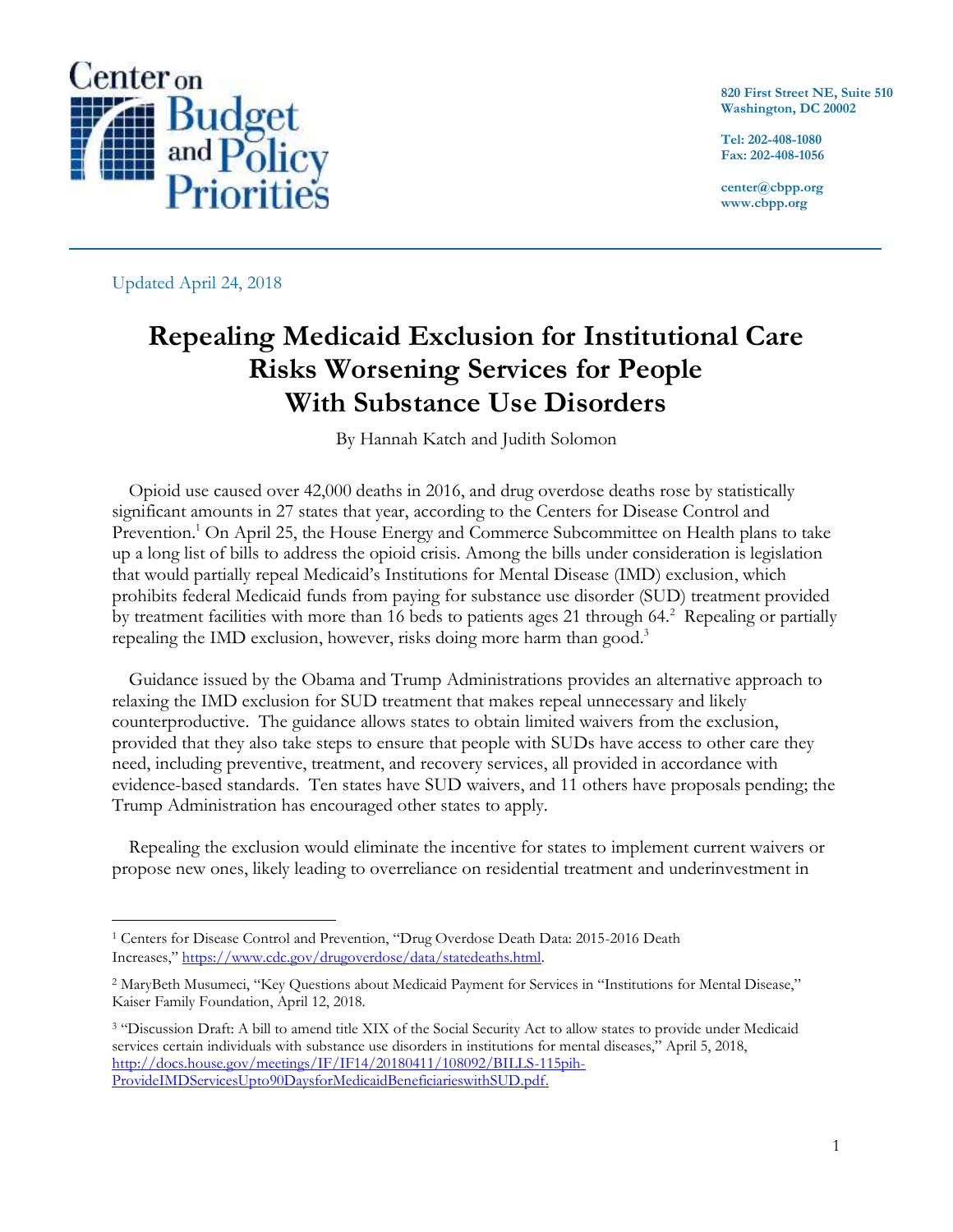other services and in community-based alternatives that are often more appropriate and cost effective.

Repeal of the IMD exclusion — even partial repeal as under the draft proposal — would also be costly, requiring harmful offsets or crowding out other badly needed investments in SUD treatment. Instead of IMD repeal, policymakers should consider measures to help more states take advantage of existing waiver flexibilities and expand access to a full range of SUD services, including community-based care.

#### Targeted SUD Waivers Preferable to IMD Repeal

The IMD exclusion has been part of Medicaid since the program's creation in 1965.<sup>4</sup> Congress excluded IMDs from federal Medicaid payments largely to ensure that states continued paying for inpatient behavioral health services, rather than shifting these costs to the federal government.<sup>5</sup> The exclusion applies to hospitals, nursing facilities, or other institutions of more than 16 beds that primarily diagnose, treat, or care for persons with "mental disorders."<sup>6</sup> Residential SUD treatment facilities that otherwise meet the IMD definition are considered IMDs, because SUDs are included in the definition of mental disorders.<sup>7</sup>

In 1993, the federal Centers for Medicare & Medicaid Services (CMS) began approving state demonstrations that provide limited waivers of the exclusion.<sup>8</sup> In 2015, the Obama Administration announced a new opportunity for waivers of the exclusion as part of state proposals to provide the full continuum of services needed to address SUDs.<sup>9</sup> The Trump Administration reaffirmed its support for these "SUD waivers" in 2017.<sup>10</sup>

SUD waivers ensure that Medicaid beneficiaries with SUDs have access to an array of communitybased and residential SUD services. To secure an SUD waiver:

<sup>4</sup> The original definition included a state option to pay for IMD care for individuals over age 64; in 1972, Congress added a state option to pay for IMD care for individuals under age 21.

<sup>5</sup> GAO-17-652, fn. 2.

 $6$  Section 1905(a)(B) of the Social Security Act.

<sup>7</sup> Centers for Medicare & Medicaid Services, "State Medicaid Manual," accessed March 16, 2018, [https://www.cms.gov/Regulations-and-Guidance/guidance/Manuals/Paper-Based-Manuals-Items/CMS021927.html.](https://www.cms.gov/Regulations-and-Guidance/guidance/Manuals/Paper-Based-Manuals-Items/CMS021927.html) 

<sup>8</sup> Government Accountability Office, "States Fund Services for Adults in Institutions for Mental Disease Using a Variety of Strategies," August 9, 2017[, https://www.gao.gov/products/GAO-17-652.](https://www.gao.gov/products/GAO-17-652)

<sup>9</sup> Centers for Medicare & Medicaid Services, "New Service Delivery Opportunities for Individuals with a Substance Use Disorder," July 27, 2015, [https://www.medicaid.gov/federal-policy-guidance/downloads/smd15003.pdf.](https://www.medicaid.gov/federal-policy-guidance/downloads/smd15003.pdf) 

<sup>10</sup> Centers for Medicare & Medicaid Services, "Strategies to Address the Opioid Epidemic," November 1, 2017, [https://www.medicaid.gov/federal-policy-guidance/downloads/smd17003.pdf.](https://www.medicaid.gov/federal-policy-guidance/downloads/smd17003.pdf) States can also draw down federal funding for SUD services provided in IMDs in two other ways. Medicaid managed care organizations can provide IMD care "in lieu of" covered services or settings if they are medically appropriate and budget-neutral. Of the 39 states that operate managed care programs, 26 report that they provide or plan to provide IMD services through this pathway. States can also make limited Disproportionate Share Hospital payments to IMDs. 42 CFR 438.6(e); Government Accountability Office, "States Fund Services for Adults in Institutions for Mental Disease Using a Variety of Strategies."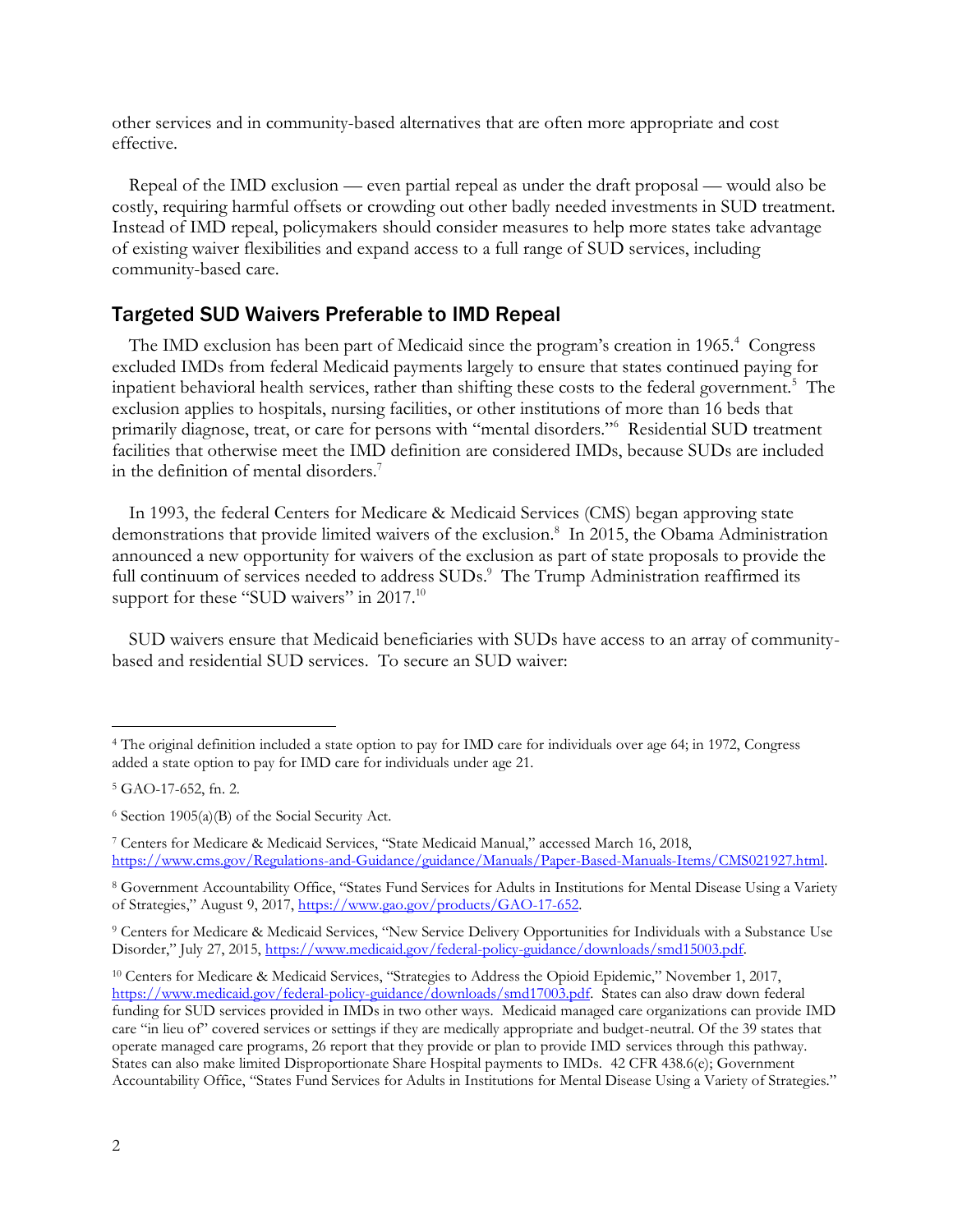- States must meet specific goals and milestones. Among other things, they must use evidencebased patient placement criteria to ensure that individuals who are best served in the community are not unnecessarily placed in residential facilities, and must establish evidencebased qualifications for residential treatment providers. They also must ensure sufficient capacity at each level of care.
- States must "indicate how inpatient and residential care will supplement and coordinate with community-based care in a robust continuum of care in the state." CMS notes, "this initiative should not reduce or divert state spending on mental health and addiction treatment services as a result of available federal funding."
- States must closely monitor the outcomes of the waivers and conduct rigorous evaluations, which will be publicly reported.

The first waiver approved by the Trump Administration, for West Virginia, is typical in that it expands access to a broad set of services in addition to residential treatment. The waiver expands coverage for medication-assisted treatment (which combines medication with therapy) and adds coverage for peer recovery support services.<sup>11</sup> The continuum of care provided under the waiver is consistent with the American Society of Addiction Medicine Criteria, the nationally accepted treatment criteria for SUDs.

SUD waivers give states an incentive to improve and expand community-based SUD services for Medicaid beneficiaries, because doing so allows them to receive federal payment for inpatient care. This feature of the waivers is critical for two reasons. First, community-based services are a more appropriate and cost-effective approach to treatment for some people with SUDs. Second, regardless of whether they begin their treatment in residential or community-based treatment, people with SUDs need access to a full array of community-based treatment options tailored to their individual needs, which will change as they progress in their recovery.<sup>12</sup> For example, they often need ongoing community-based services such as case management, medication-assisted treatment, and peer support services to maintain their recovery, prevent relapse, and quickly return to treatment if relapses occur. Expanding access to residential treatment *without* providing access to communitybased services could undermine efforts to ensure the availability of SUD treatment that meets patients' needs.

Moreover, the evaluations required as part of SUD waivers will inform future policymaking by improving understanding of what works, including the appropriate role of residential treatment in the continuum of care.

<sup>11</sup> The waiver defines peer recovery support as services "designed and delivered by individuals in recovery from substance use disorder (peer recovery coach) to provide counseling support to help prevent relapse and promote recovery."

<sup>12</sup> "What Are the ASAM Levels of Care?," Continuum, May 13, 2015, [https://www.asamcontinuum.org/knowledgebase/what-are-the-asam-levels-of-care/.](https://www.asamcontinuum.org/knowledgebase/what-are-the-asam-levels-of-care/)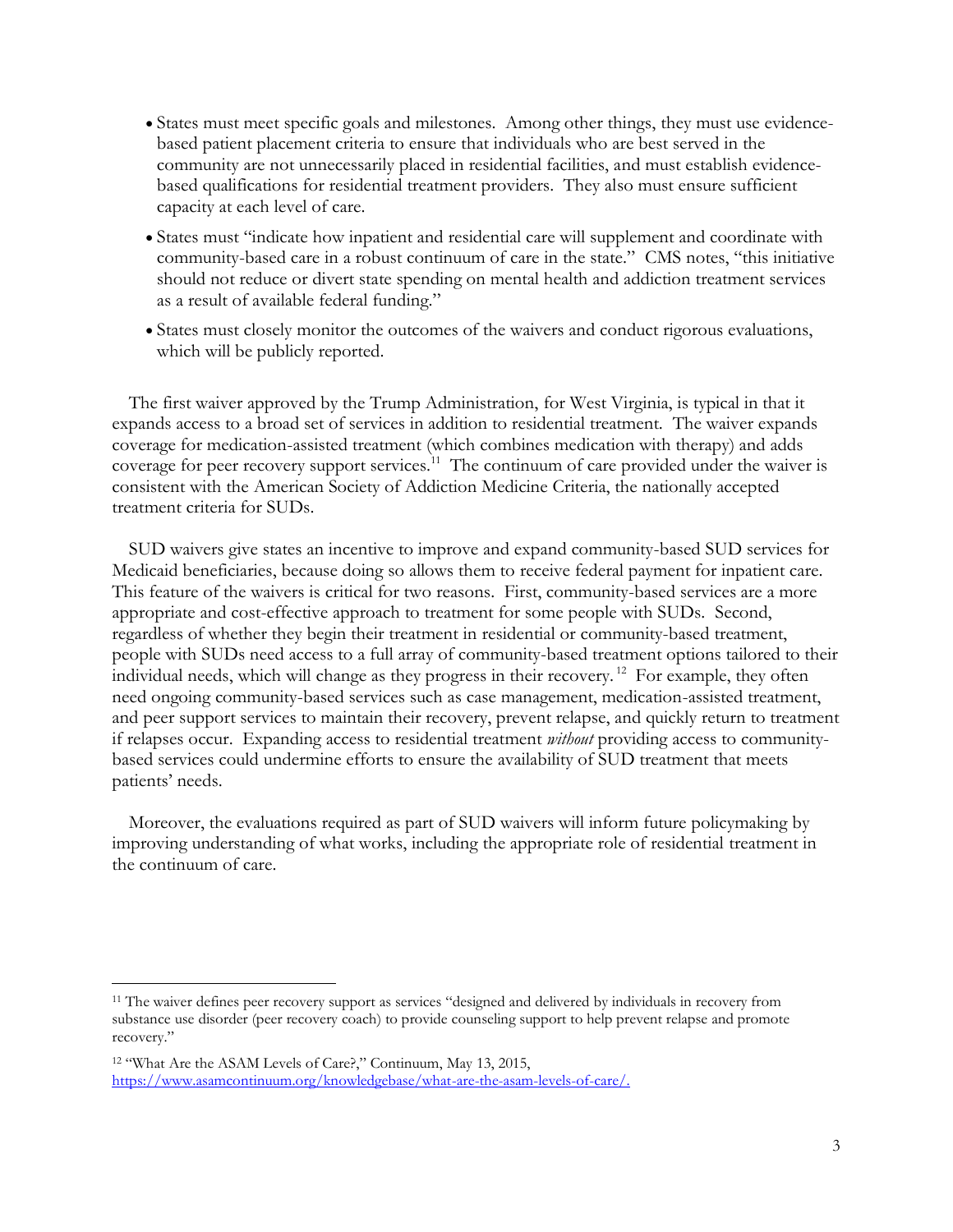As of April 2018, ten states have obtained SUD waivers, and 11 states have waivers pending.<sup>13</sup> Health and Human Services Secretary Alex Azar recently encouraged more states to apply, urging them to submit SUD waivers separately from other waiver proposals so that CMS can approve them expeditiously. "[W]e can handle those [discrete SUD waivers] quite quickly," he told governors.<sup>14</sup>

#### IMD Repeal Would Be Expensive

While Congressional Budget Office estimates are not yet available, even the limited repeal of the IMD exclusion in the House Energy and Commerce draft would likely be expensive. The cost of inpatient care typically ranges from \$6,000 for a 30-day program to \$60,000 for 90-day programs, while community-based outpatient services cost around \$5,000 for three months of services.<sup>15</sup>

That means that any repeal of the IMD would require significant offsets. This could threaten other important Medicaid policies. (And, because the House Energy and Commerce draft proposes only a five-year repeal, Congress might look for additional Medicaid offsets to pay for extending the repeal in a few years.) Alternatively, the need for offsets could crowd out other federal investments badly needed to address the opioid crisis, such as funding to help SUD providers meet the requirements to participate in Medicaid and funding for community-based treatments and supports.<sup>16</sup>

## Energy and Commerce Proposal Could Impede Needed Investments in Community-Based Care

The draft proposal before the House Energy and Commerce Committee includes a five-year repeal of the IMD exclusion as it applies to treatment for SUDs.<sup>17</sup> States would have the option to receive federal funds for SUD treatment in an IMD for stays up to 90 days. To receive federal funds, they would have to keep their non-Medicaid spending for *all* care in IMDs at current levels and, also maintain at least their current number of IMD beds.<sup>18</sup> The legislation also requires states

<sup>13</sup> The ten states with waivers are California, Indiana, Kentucky, Louisiana, Maryland, Massachusetts, New Jersey, Utah, Virginia, and West Virginia. The 11 states with pending waivers are Alaska, Arizona, Illinois, Kansas, Michigan, North Carolina, New Mexico, Pennsylvania, Vermont, Washington, and Wisconsin.

<sup>14</sup> Paige Winfield Cunningham, "The Health 202: HHS chief pushes Trump opioid commission's top recommendation," *Washington Post,* March 2, 2018, [https://www.washingtonpost.com/news/powerpost/paloma/the-health-](https://www.washingtonpost.com/news/powerpost/paloma/the-health-202/2018/03/02/the-health-202-hhs-chief-pushes-trump-opioid-commission-s-top-recommendation/5a9821f030fb047655a06a2e/?utm_term=.dcf27bc4b59c)[202/2018/03/02/the-health-202-hhs-chief-pushes-trump-opioid-commission-s-top-recommendation/.](https://www.washingtonpost.com/news/powerpost/paloma/the-health-202/2018/03/02/the-health-202-hhs-chief-pushes-trump-opioid-commission-s-top-recommendation/5a9821f030fb047655a06a2e/?utm_term=.dcf27bc4b59c) 

<sup>&</sup>lt;sup>15</sup> Addiction Center, "Cost of Drug and Alcohol Rehab," [https://www.addictioncenter.com/rehab-questions/cost-of](https://www.addictioncenter.com/rehab-questions/cost-of-drug-and-alcohol-treatment/)[drug-and-alcohol-treatment/.](https://www.addictioncenter.com/rehab-questions/cost-of-drug-and-alcohol-treatment/)

<sup>16</sup> Peggy Bailey, "Better Integration of Medicaid and Federal Grant Funding Would Improve Outcomes for People with Substance Use Disorders," Center on Budget and Policy Priorities, April 9, 2018, [https://www.cbpp.org/research/health/better-integration-of-medicaid-and-federal-grant-funding-would-improve](https://www.cbpp.org/research/health/better-integration-of-medicaid-and-federal-grant-funding-would-improve-outcomes-for)[outcomes-for.](https://www.cbpp.org/research/health/better-integration-of-medicaid-and-federal-grant-funding-would-improve-outcomes-for)

<sup>17</sup> "Discussion Draft."

<sup>&</sup>lt;sup>18</sup> The bill would require a state that adopts this option to at least maintain the number of IMD beds and the level of state spending on IMD services as of the date of enactment or the date the state adopts this option, whichever is higher.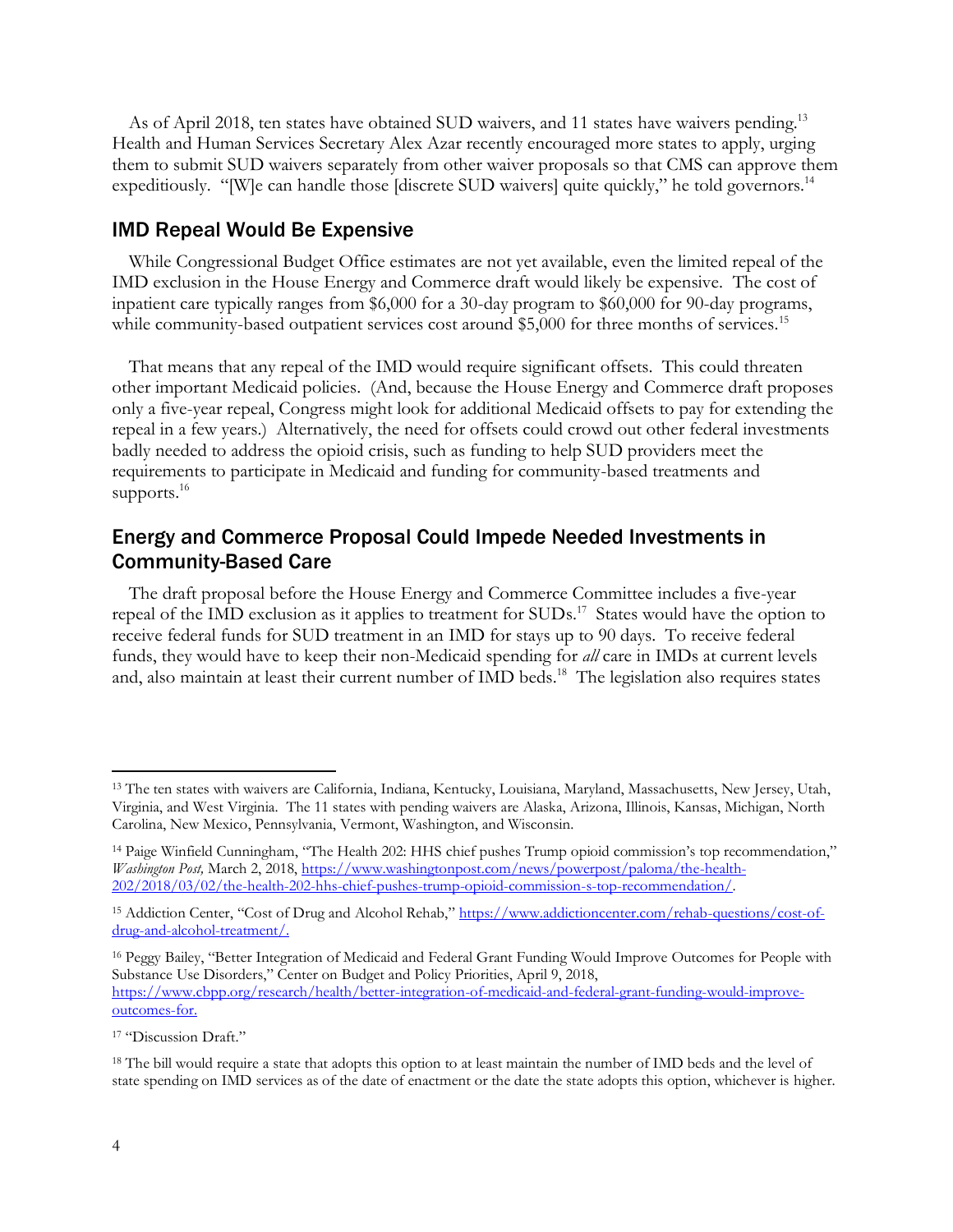to maintain current spending on certain community-based SUD services, such as short-term detoxification and counseling services.<sup>19</sup>

The maintenance of effort (MOE) provision is likely intended to prevent states from using additional federal funding to simply replace state funding for SUD treatment, without increasing the total resources dedicated to helping people with SUDs. But it could also create incentives for states to over-invest in institutional care relative to other services. While the funding requirements of the MOE are ambiguous, they at minimum require states to maintain their current number of IMD beds, irrespective of need. For example, if the number of people in recovery rose and the number needing inpatient care fell over time, the provision could discourage a state from shifting resources away from IMDs and toward community-based care.

Requiring a set number of inpatient beds not tied to need, and the associated incentive for states to over-invest in institutional care, could also have implications for states' community integration obligations under the Supreme Court's *Olmstead* decision if states inappropriately shift people with disabilities into institutions to obtain federal payment for IMD services.<sup>20</sup>

Including an MOE for community-based services in the bill does not change the fact that it could require states to over-invest in institutional care and prevent them from responding appropriately to changing need. And, unlike the existing IMD waivers, the MOE provides no incentive for states to increase their investments in community-based services, demand for which often exceeds capacity.<sup>21</sup> Requiring states to maintain their insufficient spending on outpatient care won't expand access.

### Other Measures Can Help Ensure Access to Full Continuum of SUD Services

If policymakers want to encourage more states to take advantage of IMD waivers, they could consider two options.

• To help states achieve the improvements in community-based services that the SUD waivers require, Congress could establish a grant program or direct existing grant funding to allow states with SUD waivers to increase provider capacity. Community-based SUD providers have primarily relied on grant funding and private donations to pay for their services, because few people with SUDs were eligible for Medicaid before the Affordable Care Act's Medicaid

<sup>&</sup>lt;sup>19</sup> "Discussion Draft: A bill to amend title XIX of the Social Security Act to allow states to provide under Medicaid services certain individuals with substance use disorders in institutions for mental diseases," April 24, 2018, [https://docs.house.gov/meetings/IF/IF14/20180425/108241/BILLS-115pih-LimitedrepealoftheIMDExcl.pdf.](https://docs.house.gov/meetings/IF/IF14/20180425/108241/BILLS-115pih-LimitedrepealoftheIMDExcl.pdf) 

<sup>20</sup> In *Olmstead,* the Supreme Court found that the unjustified institutionalization of people with disabilities violates the Americans with Disabilities Act (ADA). Although the ADA's anti-discrimination provisions do not apply to individuals currently using illegal drugs, the ADA does protect people who previously used illegal drugs and people with mental health-related disabilities. See MaryBeth Musumeci, "Key Themes in Medicaid Section 1115 Behavioral Health Waivers," Kaiser Family Foundation, November 2017, [http://files.kff.org/attachment/Issue-Brief-Key-Themes-in-Medicaid-](http://files.kff.org/attachment/Issue-Brief-Key-Themes-in-Medicaid-Section-1115-Behavioral-Health-Waivers)[Section-1115-Behavioral-Health-Waivers](http://files.kff.org/attachment/Issue-Brief-Key-Themes-in-Medicaid-Section-1115-Behavioral-Health-Waivers), and MaryBeth Musumeci, "Olmstead's Role in Community Integration for People with Disabilities Under Medicaid: 15 Years After the Supreme Court's Olmstead Decision," Kaiser Family Foundation, June 2014, [https://www.kff.org/medicaid/issue-brief/olmsteads-role-in-community-integration-for](https://www.kff.org/medicaid/issue-brief/olmsteads-role-in-community-integration-for-people-with-disabilities-under-medicaid-15-years-after-the-supreme-courts-olmstead-decision/)[people-with-disabilities-under-medicaid-15-years-after-the-supreme-courts-olmstead-decision/.](https://www.kff.org/medicaid/issue-brief/olmsteads-role-in-community-integration-for-people-with-disabilities-under-medicaid-15-years-after-the-supreme-courts-olmstead-decision/)

<sup>21</sup> Elizabeth O'Brien, "Here's What It Would Cost to Fix the Opioid Crisis, According to 5 Experts," *TIME*, November 27, 2017, [http://time.com/money/5032445/cost-fix-opioid-crisis/.](http://time.com/money/5032445/cost-fix-opioid-crisis/)